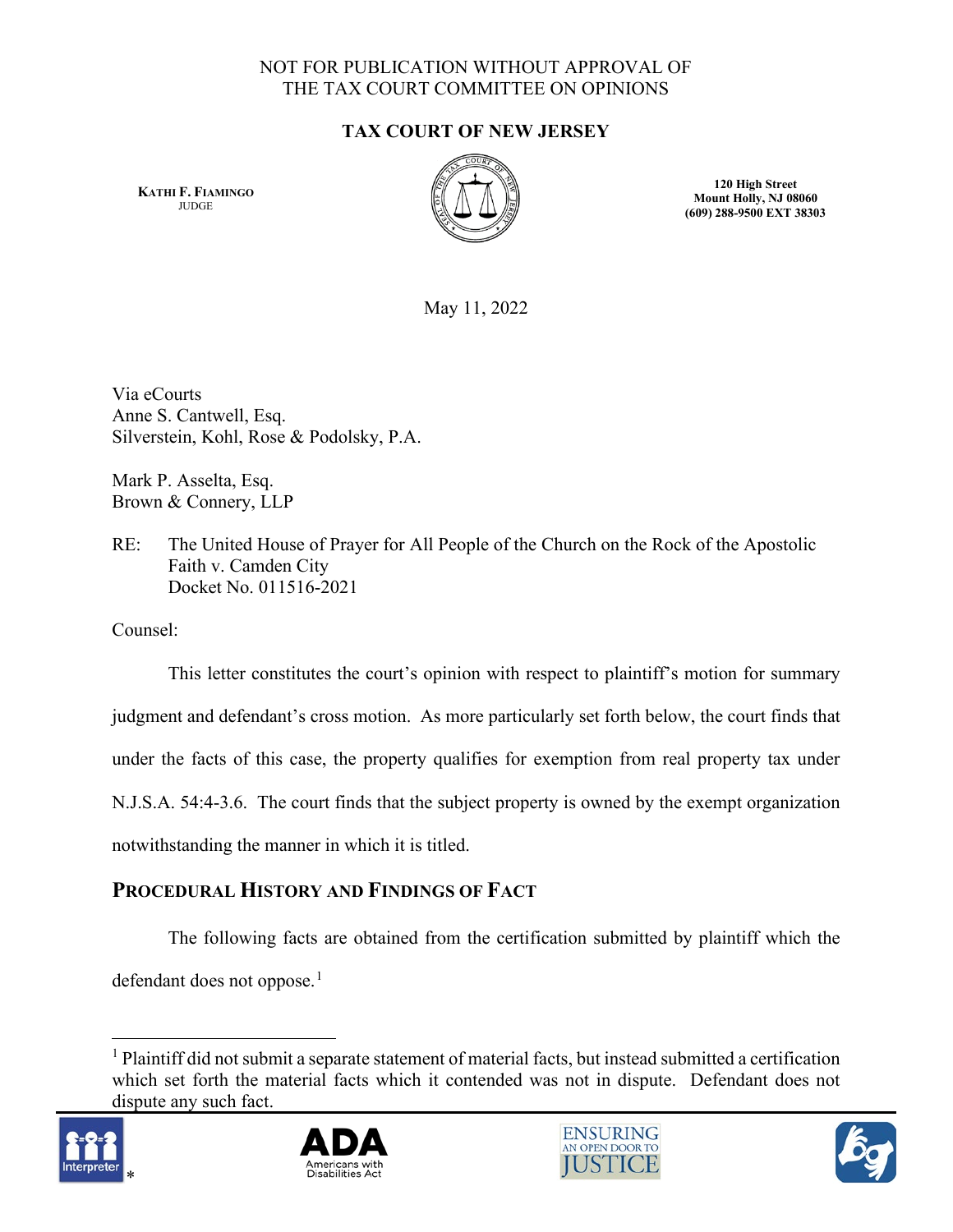The United House of Prayer for All People of the Church on the Rock of the Apostolic Faith ("plaintiff") was incorporated in the District of Columbia on June 20, 1927. In its Articles of Incorporation filed under the Charitable, Educational and Religious Association chapter of the Corporations Title of the District of Columbia, plaintiff's stated purpose is to "establish, maintain and perpetuate the doctrine of Christianity and the Apostolic Faith throughout the world among all people, to erect and maintain houses of prayer and worship where all people may gather for prayer and to worship the Almighty God in Spirit and in Truth, irrespective of denomination or creed, and to maintain the Apostolic Faith of the Lord and Savior, Jesus Christ." In 1964 the Internal Revenue Service ("IRS") recognized plaintiff as exempt from federal income tax under  $\S501(c)(3)$ of the Internal Revenue Code. Plaintiff's Constitution and By-Laws were originally adopted on July 1, 1929 and were amended from time to time. Article VII, Section 5 of the Constitution and By-Laws provides that,

> [t]he Bishop shall hold the property of all of the congregations of the organization as Trustee for the use and benefit of such congregations. The Bishop may rent, lease, dispose of or retain such property, for the use and benefit of the organization.

Further, Article XI, Section 1 provides that,

[p]roperty purchased by any minister or other persons belonging to this organization for the purpose of assembly of a congregation of this organization shall belong to this organization irrespective of in whose name title thereto is taken.

The real property commonly known as 915 Broadway, Camden City, NJ ("subject property") was acquired in 1969. The deed by which title was obtained stated that the grantee was "Bishop Walter McCullough, Trustee, United House of Prayer for All People of the Church on the Rock of the Apostolic Faith." In 1992 a deed for the subject property was executed by "Bishop S.C. Madison, Successor Trustee, For the United House of Prayer for all People of the Church on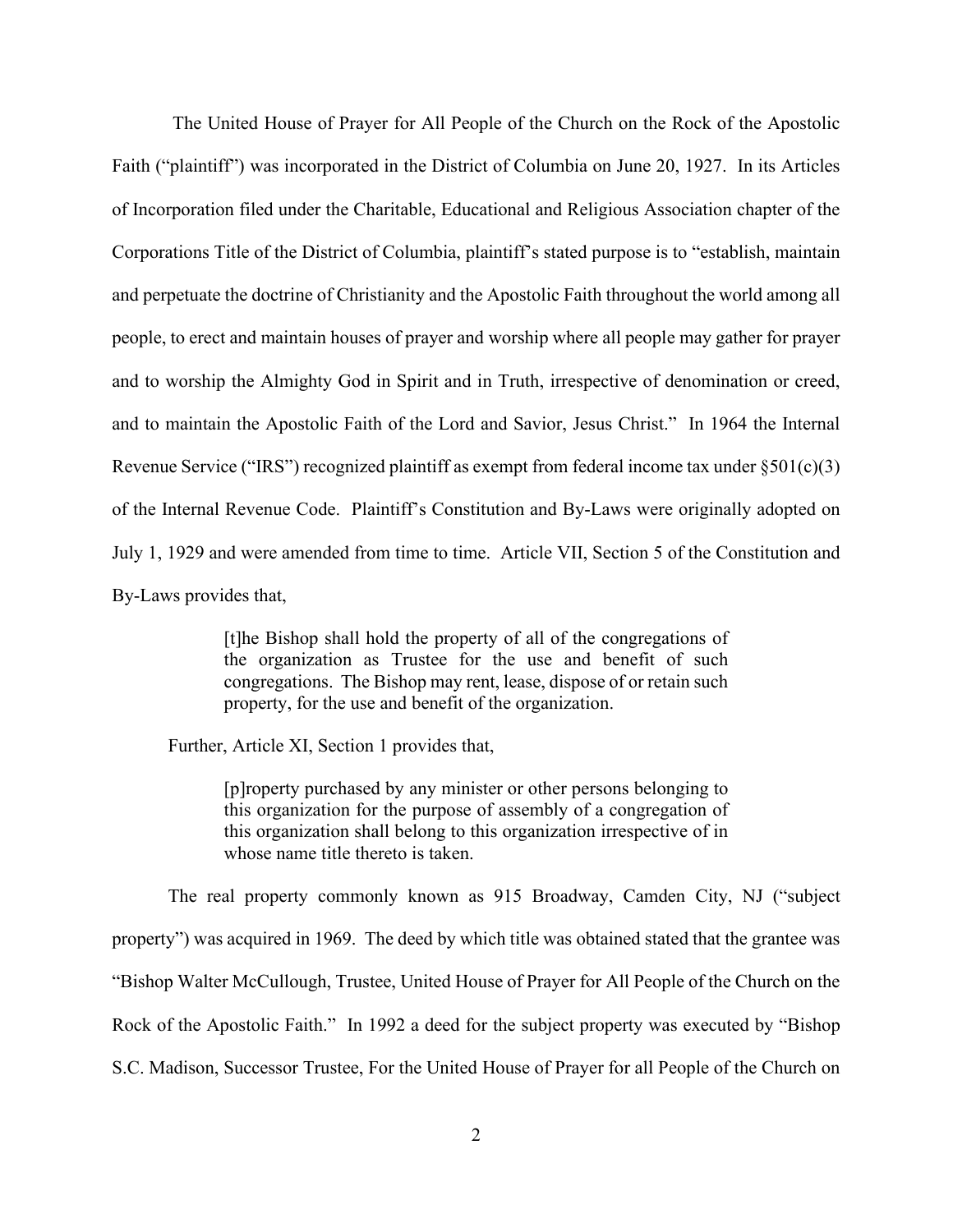the Rock of the Apostolic Faith," as Grantor to "Bishop S.C. Madison, Successor Trustee for the United House of Prayer for all People of the Church on the Rock of the Apostolic Faith." This deed, recorded with the Clerk of Camden County, was intended to reflect the succession of Bishop Madison to the leadership of the plaintiff. In 1993, a Deed transferring title from "Bishop S.C. Madison, Successor Trustee for the United House of Prayer for all People of the Church on the Rock of the Apostolic Faith" to "Bishop S.C. Madison, Trustee **and his successor Trustees**, as Trustee for the United House of Prayer for all People of the Church on the Rock of the Apostolic Faith" (emphasis added) was executed and recorded in the Camden County Clerk's records.<sup>[2](#page-2-0)</sup> This deed was recorded in order to eliminate the need to record new deeds each time a new Bishop was elected.<sup>[3](#page-2-1)</sup>

After falling into disrepair, use of the subject property for church purposes was discontinued for some period of time. During the years of nonuse, the subject property was not exempt from real property tax. During 2019 and 2020, plaintiff renovated the subject property. On or about June 13, 2020, the renovated building was re-dedicated and re-opened. Church operations have been conducted at the subject property since that time. The subject property is used exclusively by the church for church purposes. There is no residence at the subject property, and it is not rented to any third parties.

<span id="page-2-0"></span> $2$  It appears that tract 4 of the deed description was inadvertently omitted from this deed.

<span id="page-2-1"></span> $3$  The church has had four Bishops since its inception: Bishop C.M. Grace, plaintiff's founder, Bishop Walter McCollough, Bishop S.C. Madison and Bishop C.M. Bailey, plaintiff's current Bishop elected on May 23, 2008. A second confirmatory deed which included the description of the subject property was inadvertently recorded in the Essex County Register's office. This deed recites the language of Article VII, Sec. 5 of the plaintiff's Constitution and By-Laws providing that ownership of plaintiff's property is to be held by the Bishop as Trustee for plaintiff. It's stated intention is to correct any reference in the public record to the "name of the church" and to "correctly identify the name of the Grantor in the 1993 Deed."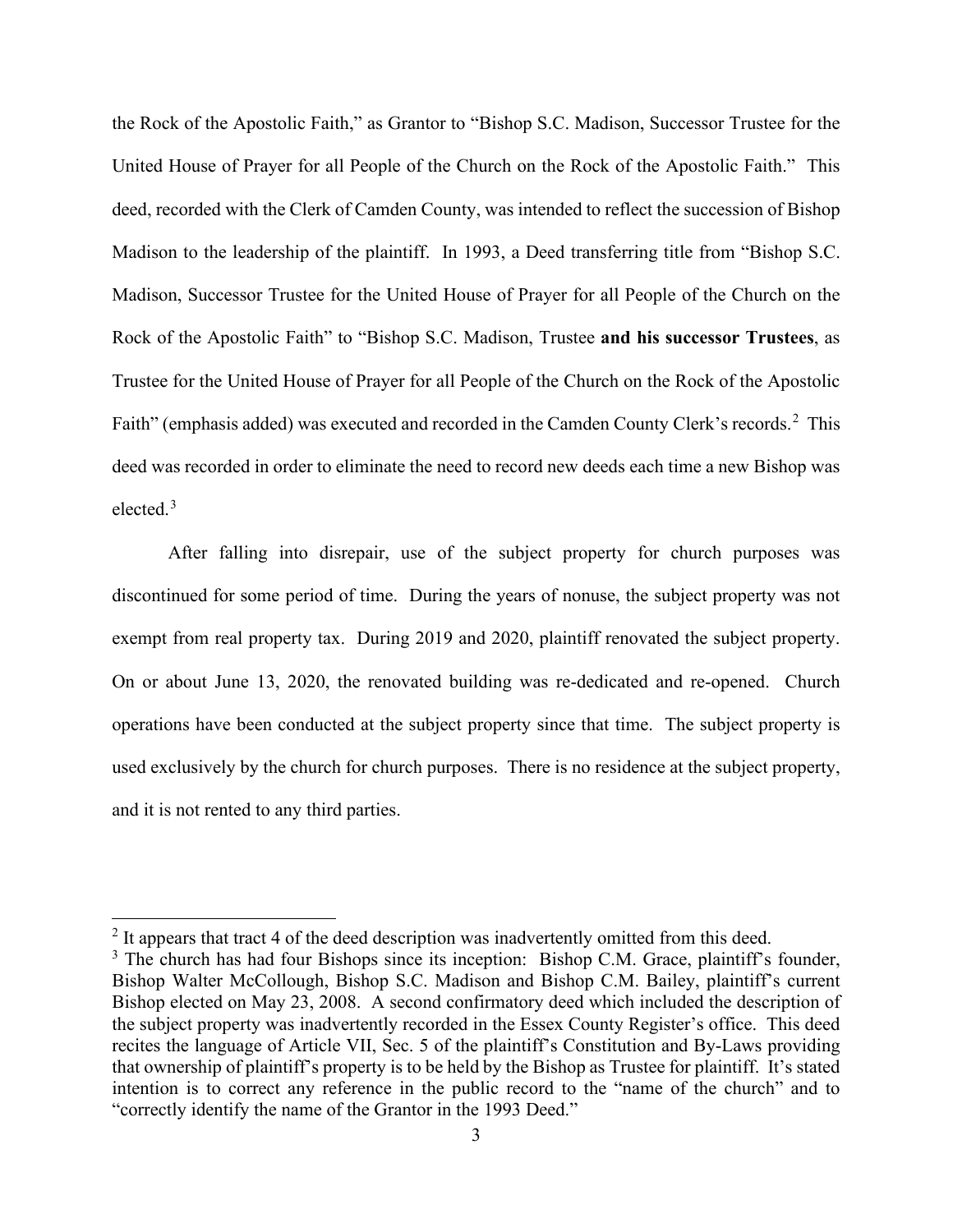On or about September 22, 2020, plaintiff submitted an application for exempt status. Defendant's assessor denied the exemption on January 29, 2021. In doing so, the denial letter states,

> [t]he deed dated, (sic) 8-3-1992, lists the ownership as Bishop S.C. Madison, Successor Trustee, for the United House of Prayer for All People of the Church on the Rock of the Apostolic Faith. Based on the ownership listed in this 1992 deed, Block 307, Lot 74 does not meet the eligibility requirement for the Tax Exemption. The Bishop is not permitted to have an ownership interest in the property.

 Plaintiff appealed the denial to the Camden County Board of Taxation which affirmed the assessor's denial. On August 12, 2021, plaintiff filed a complaint with this court appealing the judgment of the Camden County Board of Taxation. On March 2, 2022, plaintiff filed the instant summary judgment motion. Defendant filed opposition and a cross motion for summary judgment.<sup>[4](#page-3-0)</sup> Oral argument was held on April 1, 2022.

### **LEGAL ANALYSIS**

#### Summary Judgment Standard

Summary judgment must be granted if "the pleadings, depositions, answers to interrogatories and admissions on file, together with affidavits, if any, show that there is no genuine issue as to any material fact challenged and that the moving party is entitled to a judgment or order as a matter of law." R. 4:46-2(c). The trial court's "function is not . . . to weigh the evidence and determine the truth . . . but to determine whether there is a genuine issue for trial." Brill v. Guardian Life Ins. Co. of Am., 142 N.J. 520, 540 (1995) (quoting Anderson v. Liberty Lobby, Inc., 477 U.S. 242, 249 (1986)). The trial judge must consider "whether the competent evidential materials

<span id="page-3-0"></span><sup>4</sup> Defendant did not submit a response to plaintiff's statement of material facts or submit a statement of material facts in support of its cross motion. Defendant did not contest the factual assertions of plaintiff and relied on those facts in support of its cross motion.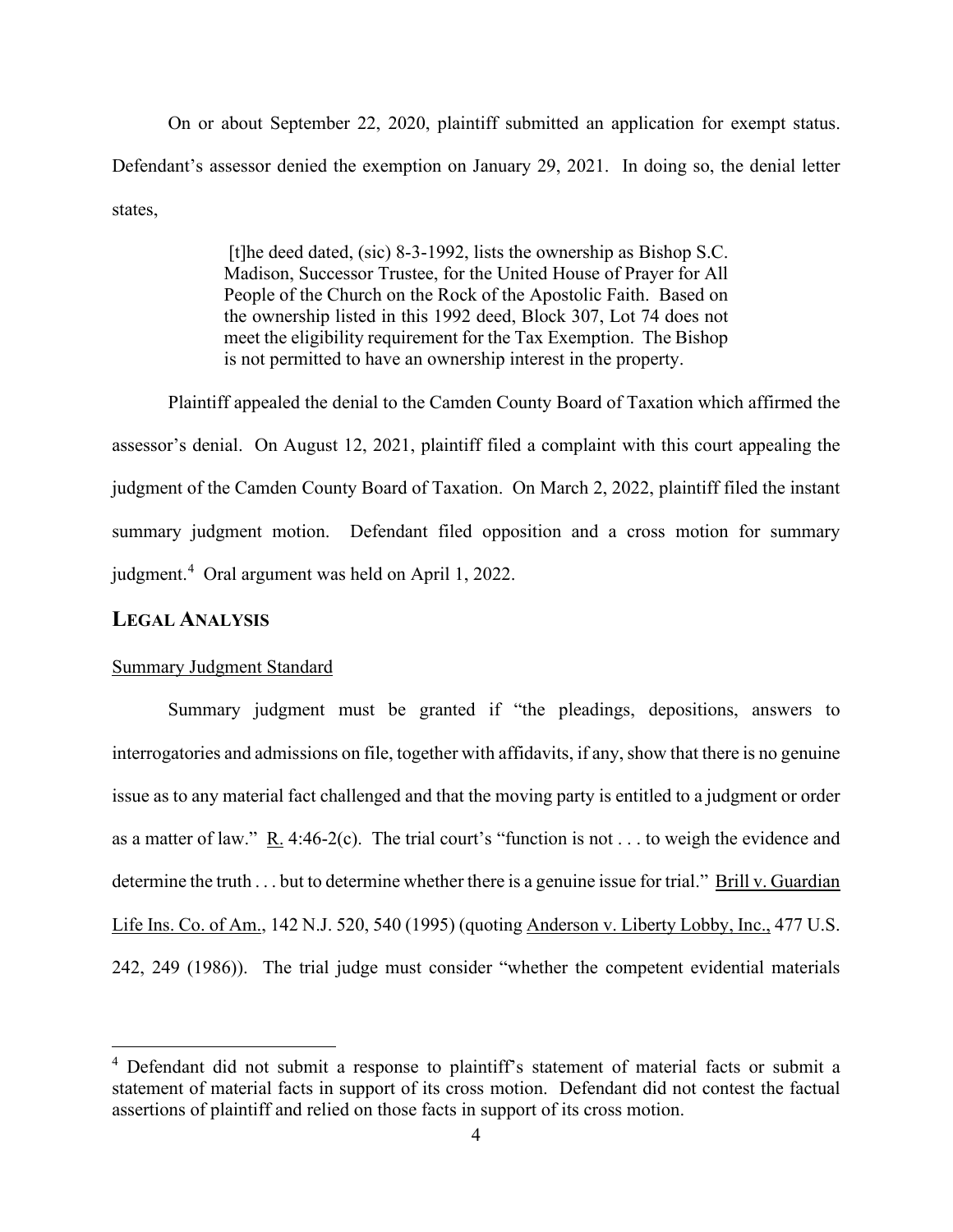presented, when viewed in the light most favorable to the non-moving party, are sufficient to permit a rational fact finder to resolve the alleged disputed issue in favor of the non-moving party." Ibid. When the facts present "a single, unavoidable resolution" and the evidence "is so one-sided that one party must prevail as a matter of law," then a trial court should grant summary judgment.

Ibid.

"The party defending against a motion for summary judgment cannot defeat the motion unless it provides specific facts that show the case presents a genuine issue of material fact, such that a jury might return a verdict in its favor." School Alliance Ins. Fund v. Fama Constr. Co., 353 N.J. Super. 131, 135-136 (Law Div. 2001) (citing Anderson v. Liberty Lobby Inc., 477 U.S. 242, 248 (1986)). All material facts submitted by the movant which are sufficiently supported are to be deemed admitted unless the other party specifically disputes such facts. See R. 4:46-2(b).

Moreover, Rule 4:46-5(a) provides:

When a motion for summary judgment is made and supported as provided in this rule, an adverse party may not rest upon the mere allegations or denials of the pleading, but must respond by affidavits meeting the requirements of R. 1:6-6 or as otherwise provided in this rule and by  $R_1$ . 4:46-2(b), setting forth specific facts showing that there is a genuine issue for trial. If the adverse party does not so respond, summary judgment, if appropriate, shall be entered, unless it appears from the affidavits submitted, for reasons therein stated, that the party was unable to present by affidavit facts essential to justify the opposition, in which case, the court may deny the motion, may order a continuance to permit additional affidavits to be obtained, depositions to be taken or discovery to be had, or may make such other order as may be appropriate.

Plaintiff and defendant do not disagree on the material facts as they have been set forth in the certification of plaintiff's representative. The legal question presented is whether the manner in which title is held bars a property tax exemption for the subject property under N.J.S.A. 54:4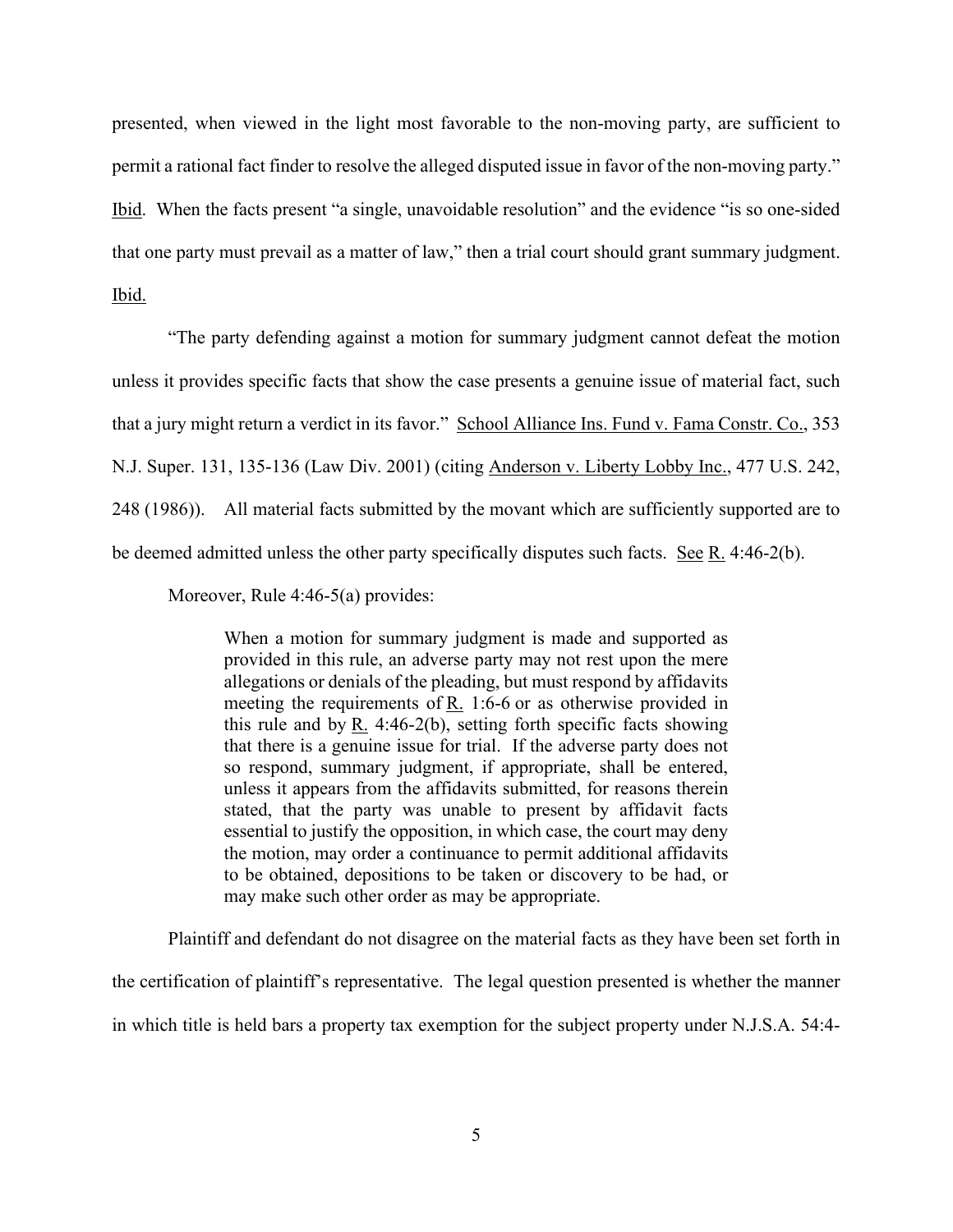3.6. Because there is no question of material fact in dispute, this case is ripe for summary judgment.

#### Legal Analysis

N.J.S.A. 54:4-3.6 provides in pertinent part that

all buildings actually used in the work of associations and corporations organized exclusively for religious purposes, including religious worship, or charitable purposes, provided that if any portion of a building used for that purpose is leased to a profitmaking organization or is otherwise used for purposes which are not themselves exempt from taxation, that portion shall be subject to taxation and the remaining portion shall be exempt from taxation, and provided further that if any portion of a building is used for a different exempt use by an exempt entity, that portion shall also be exempt from taxation… provided, … the buildings, or the lands on which they stand, or the associations, corporations or institutions using and occupying them as aforesaid, are not conducted for profit, except that the exemption of the buildings and lands used for charitable, benevolent or religious purposes shall extend to cases where the charitable, benevolent or religious work therein carried on is supported partly by fees and charges received from or on behalf of beneficiaries using or occupying the buildings… The foregoing exemption shall apply only where the association, corporation or institution claiming the exemption owns the property in question and is incorporated or organized under the laws of this State and authorized to carry out the purposes on account of which the exemption is claimed. (Emphasis added.)

#### [Ibid.]

 "Real property owned by a non-profit, charitable organization, which is used exclusively for charitable purposes -- "as defined by law" -- is specifically exempted from taxation under the New Jersey Constitution." Advance Housing, Inc. v. Township of Teaneck, 215 N.J. 549, 566 (2013). "The burden of proving a tax exempt status is upon the claimant, and statutes granting exemption from taxation are strictly construed against anyone claiming an exemption thereunder." Princeton University Press v. Borough of Princeton, 35 N.J. 209, 216 (1961). However, legislative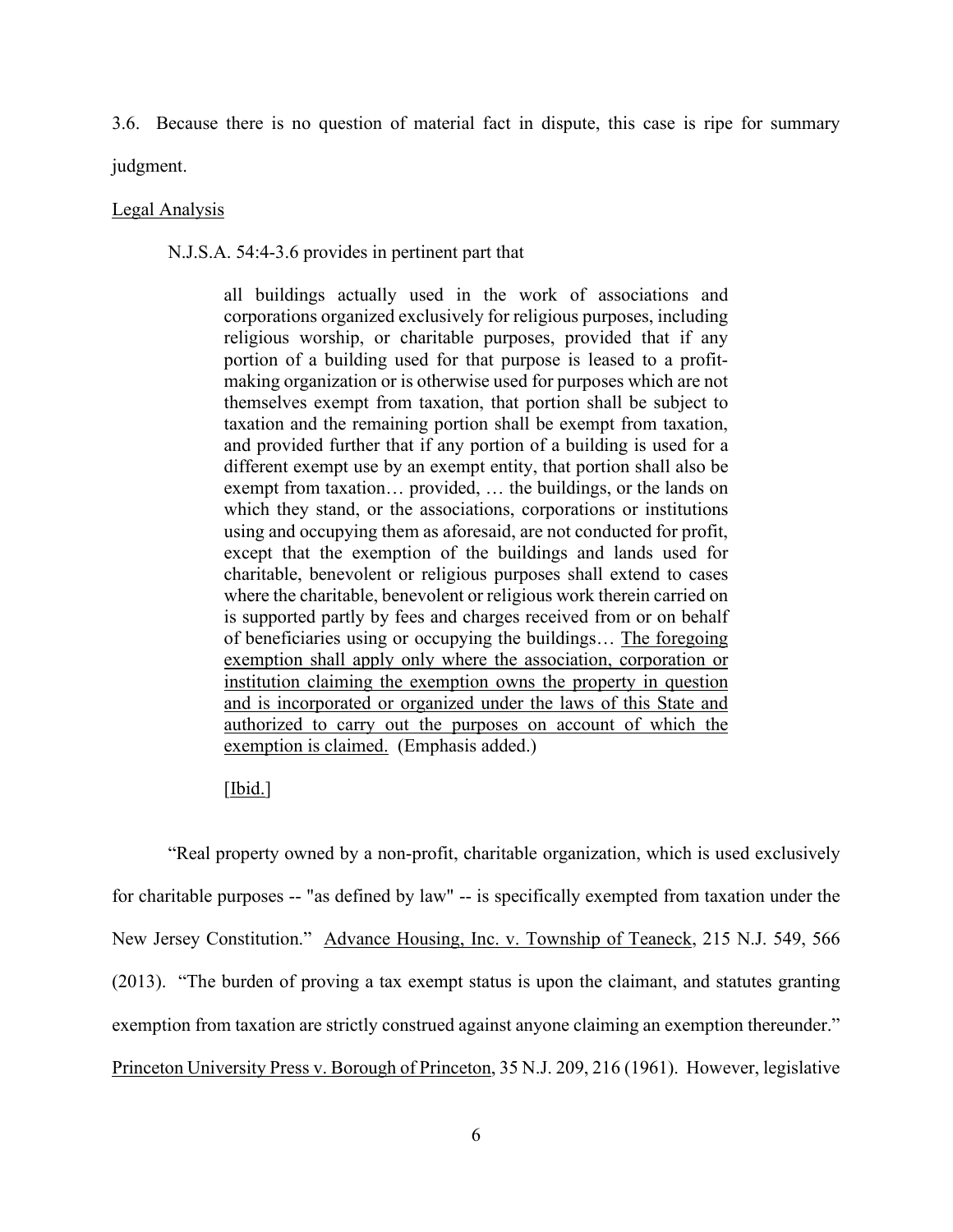intent expressed in the statute should not be frustrated by the strict construction. To that end the construction, while strict, must always be reasonable, and words are not to be given a rigid scholastic interpretation when it appears that they were used in another sense. The rule of strict construction must never be allowed to defeat the evident legislative design. Alexander v. New Jersey Power & Light Co., 21 N.J. 373, 378, 122 A.2d 339 (1956).

To establish a right to an exemption a petitioner must "satisfy the statutory three-part test that flows from N.J.S.A. 54:4-3.6. [The petitioner] must show that: (1) it is organized exclusively for a charitable purpose; (2) its property is actually used for such a charitable purpose; and (3) its use and operation of the property is not for profit." Advance Housing, 215 N.J. at 567 (internal citation omitted).

Defendant does not dispute that plaintiff satisfies the second and third prongs of the foregoing test. Defendant contends, however, ownership of the subject property by "Bishop S.C. Madison, Trustee and his successor Trustees, as Trustee for the United House of Prayer for all People of the Church on the Rock of the Apostolic Faith" is not ownership by an "exempt organization organized exclusively for a charitable purpose" and that plaintiff fails to satisfy the final sentence of the authorizing statute that the exemption apply "only where the association, corporation or institution claiming the exemption owns the property in question and is incorporated or organized under the laws of this State and authorized to carry out the purposes on account of which the exemption is claimed." N.J.S.A. 54:4-3.6.

The final sentence of N.J.S.A. 54:4-3.6 is not ambiguous. "To 'own' property means to have 'legal title' to it. Black's Law Dictionary, 1130 (7th Ed.1999). But that settled proposition, by itself, does not control the issue at hand if literal application would lead to a result incompatible with the legislative purposes." Center For Molecular Medicine and Immunology v. Township of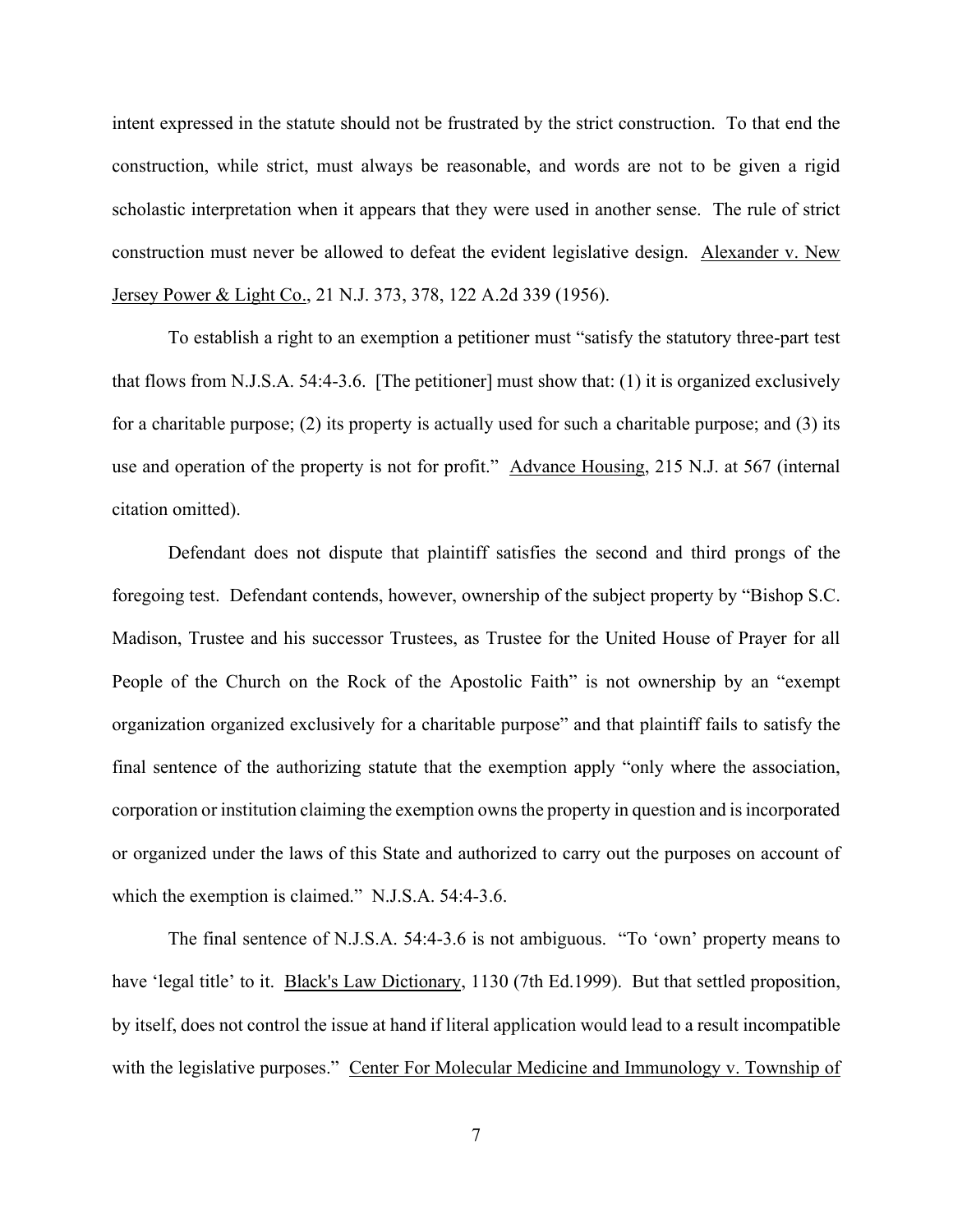Belleville, 357 N.J. Super. 41, 53 (App. Div. 2003) (finding construction of ownership to include

99-year leases would have no adverse effect on the legislative purpose of N.J.S.A. 54:4-3.6.)

"It is frequently difficult for a draftsman of legislation to anticipate all situations and to measure his words against them… It is the proper function, indeed the obligation, of the judiciary to give effect to the obvious purpose of the Legislature, and to that end "words used may be expanded or limited according to the manifest reason and obvious purpose of the law. The spirit of the legislative direction prevails over the literal sense of the terms.

[New Capitol Bar & Grill Corp. v. Division of Employment Sec., 25 N.J. 155, 160 (1957).]

In the case before the court it is uncontroverted that the governing instruments of plaintiff

organization require that

[t]he Bishop shall hold the property of all of the congregations of the organization as Trustee for the use and benefit of such congregations. The Bishop may rent, lease, dispose of or retain such property, for the use and benefit of the organization.

Moreover,

[p]roperty purchased by any minister or other persons belonging to this organization for the purpose of assembly of a congregation of this organization shall belong to this organization irrespective of in whose name title thereto is taken.

The court notes that there is no actual trust; the designation of the Bishop, as "trustee" is

in apparent satisfaction of the requirements of plaintiff's Constitution and By-laws that the "Bishop shall hold the property  $\ldots$  as Trustee for the use and benefit of its congregations. The court further notes that historically, the individuals who have been designated "Bishop" of plaintiff organization have acquired no personal interest in the subject property and have, instead, held such interest solely for the benefit of the religious organization over which they have spiritual guidance. Although the Bishop, as leader of the organization, has the power to make determinations relative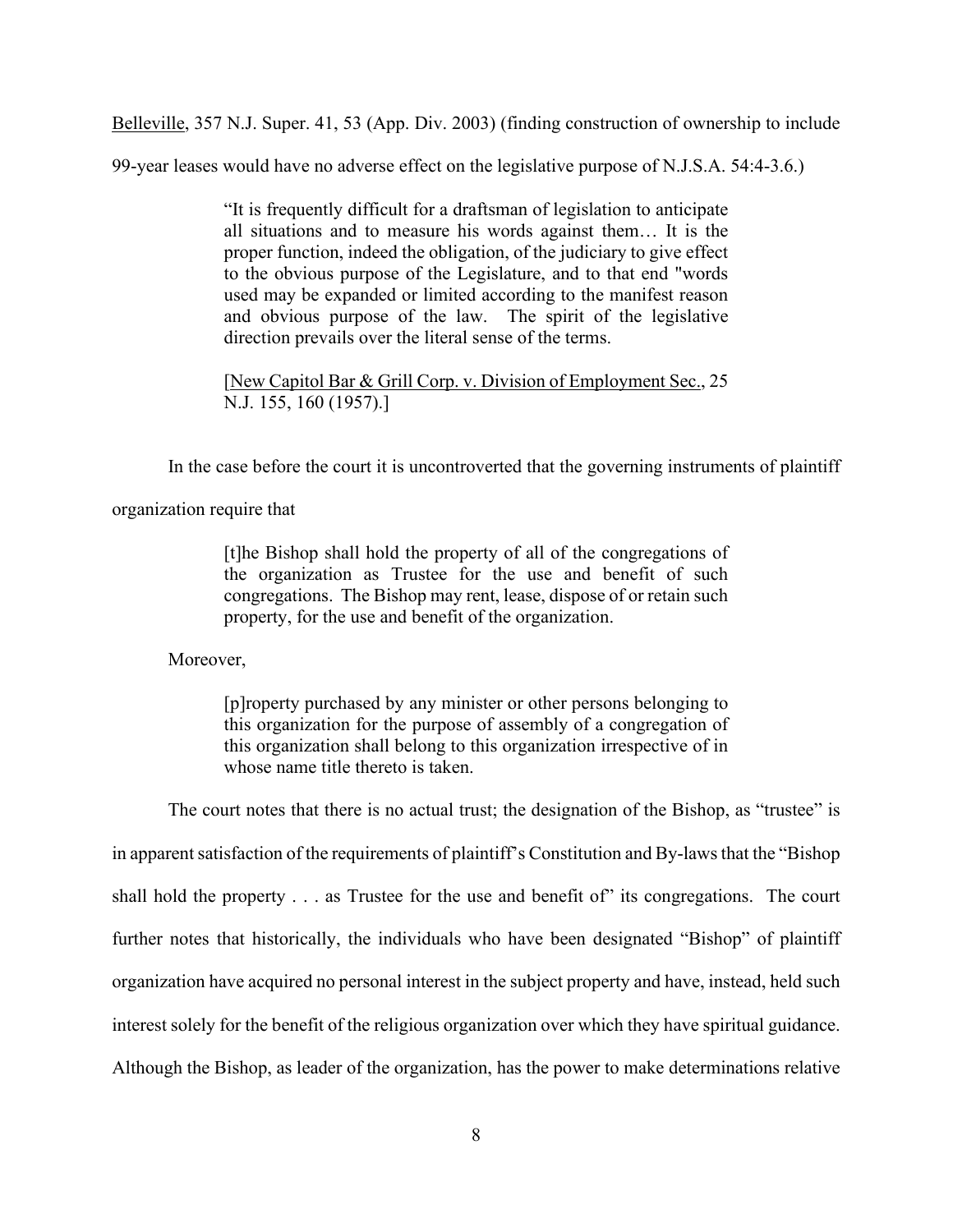to the subject property, he may do so only for the benefit of the organization and not for his own personal benefit. Although the property may be titled in the name of the Bishop, the property belongs to the plaintiff organization. Clearly the Bishop has no personal interest in any property of the plaintiff.

Moreover, as demonstrated by the history of the subject property, none of the Bishops who have served the plaintiff organization during its ownership of the subject property have had an ownership interest in the subject property despite the manner in which title has been held. When the subject property was acquired in 1969, it was titled in the name of "Bishop W. McCollough, Successor Trustee for the United House of Prayer for All People of the Church on the Rock of the Apostolic Faith." In an effort to provide some clarity to the record of title, after Bishop S.C. Madison was elected in 1991, a confirmatory deed was executed to set forth the name of Bishop S.C. Madison as successor to Bishop W. McCollough. The deed confirmed that none of the individuals named as Bishop acquired any interest in the subject property, other than in their capacity as the representative of the plaintiff organization.

 "The most obvious purpose of Section 3.6's requirement that the nonprofit entity own the property for it to be exempt is to prevent individuals or entities involved in business from avoiding real estate taxes by leasing their property for customary periods to entities which would otherwise qualify for the exemption." Ctr. For Molecular Med. & Immunology, 357 N.J. Super. at 53-54. Here, there is no such intent and there is no question that the use of the subject property is devoted to charitable purposes. While technically titled in the name of the Bishop, as Trustee for the plaintiff, the Bishop has no ownership interest in the subject property. For that matter, even a strict application of the statute to this case mitigates in favor of the exemption. The titling of the subject